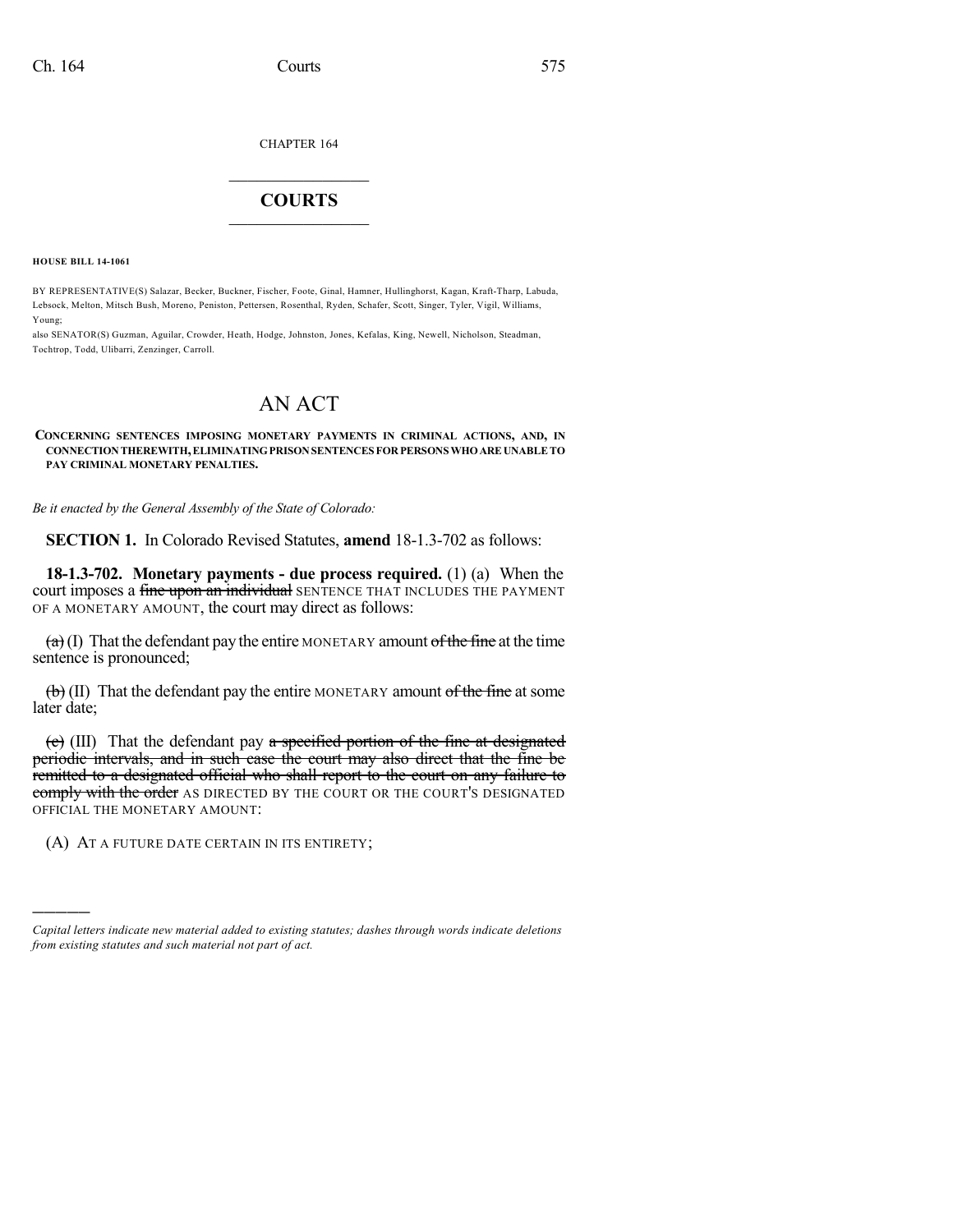(B) BY PERIODIC PAYMENTS WHICH MAY INCLUDE PAYMENTS AT INTERVALS, REFERRED TO IN THIS SECTION AS A "PAYMENT PLAN"; OR

(C) BY OTHER PAYMENT ARRANGEMENT AS DETERMINED BY THE COURT OR THE COURT'S DESIGNATED OFFICIAL;

 $(d)$  (IV) Where WHEN the defendant is sentenced to a period of probation as well as PAYMENT OF a fine MONETARY AMOUNT, that payment of the fine MONETARY AMOUNT be MADE a condition of probation.

(b) A COURT'S DESIGNATED OFFICIAL SHALL REPORT TO THE COURT ON ANY FAILURE TO PAY.

(c) AS USED IN THIS SECTION, "COURT'S DESIGNATED OFFICIAL" INCLUDES, BUT IS NOT LIMITED TO, A "COLLECTIONS INVESTIGATOR" AS DEFINED IN SECTION 18-1.3-602 (1).

(2) Where WHEN the court imposes a fine SENTENCE THAT INCLUDES PAYMENT OF ANY MONETARY AMOUNT, the sentence COURT shall provide that, except in the case of a corporation INSTRUCT THE DEFENDANT AS FOLLOWS:

(a) If AT ANY TIME the defendant fails IS UNABLE to pay the fine in accordance with the direction of the court, MONETARY AMOUNT DUE, the defendant shall be imprisoned until the fine is satisfied or the defendant is released as provided in subsections (3) and (6) of this section. This provision shall be added at the time sentence is pronounced. If the defendant fails to pay a fine as directed, the court may issue a warrant for his or her arrest MUST CONTACT THE COURT'S DESIGNATED OFFICIAL OR APPEAR BEFORE THE COURT TO EXPLAIN WHY HE OR SHE IS UNABLE TO PAY THE MONETARY AMOUNT; AND

(b) IF THE DEFENDANT HAS THE ABILITY TO PAY THE MONETARY AMOUNT AS DIRECTED BY THE COURT OR THE COURT'S DESIGNEE BUT WILLFULLY FAILS TO PAY, THE DEFENDANT MAY BE IMPRISONED FOR FAILURE TO COMPLY WITH THE COURT'S LAWFUL ORDER TO PAY PURSUANT TO THE TERMS OF THIS SECTION.

(3) INCARCERATION FOR FAILURE TO PAY IS PROHIBITED ABSENT PROVISION OF THE FOLLOWING PROCEDURAL PROTECTIONS:

(a) WHEN A DEFENDANT IS UNABLE TO PAY A MONETARY AMOUNT DUE WITHOUT UNDUE HARDSHIP TO HIMSELF OR HERSELF OR HIS OR HER DEPENDENTS, THE COURT SHALL NOT IMPRISON THE DEFENDANT FOR HIS OR HER FAILURE TO PAY;

(b) EXCEPT IN THE CASE OF A CORPORATION, IF THE DEFENDANT FAILED TO PAY A MONETARY AMOUNT DUE, THE COURT, WHEN APPROPRIATE, MAY CONSIDER A MOTION TO IMPOSE PART OR ALL OF A SUSPENDED SENTENCE, MAY CONSIDER A MOTION TO REVOKE PROBATION, OR MAY INSTITUTE PROCEEDINGS FOR CONTEMPT OF COURT. WHEN INSTITUTING CONTEMPT OF COURT PROCEEDINGS, THE COURT, INCLUDING A MUNICIPAL COURT, SHALL PROVIDE ALL PROCEDURAL PROTECTIONS MANDATED IN RULE 107 OF COLORADO RULES OF CIVIL PROCEDURE OR RULE 407 OF COLORADO RULES OF COUNTY COURT CIVIL PROCEDURE.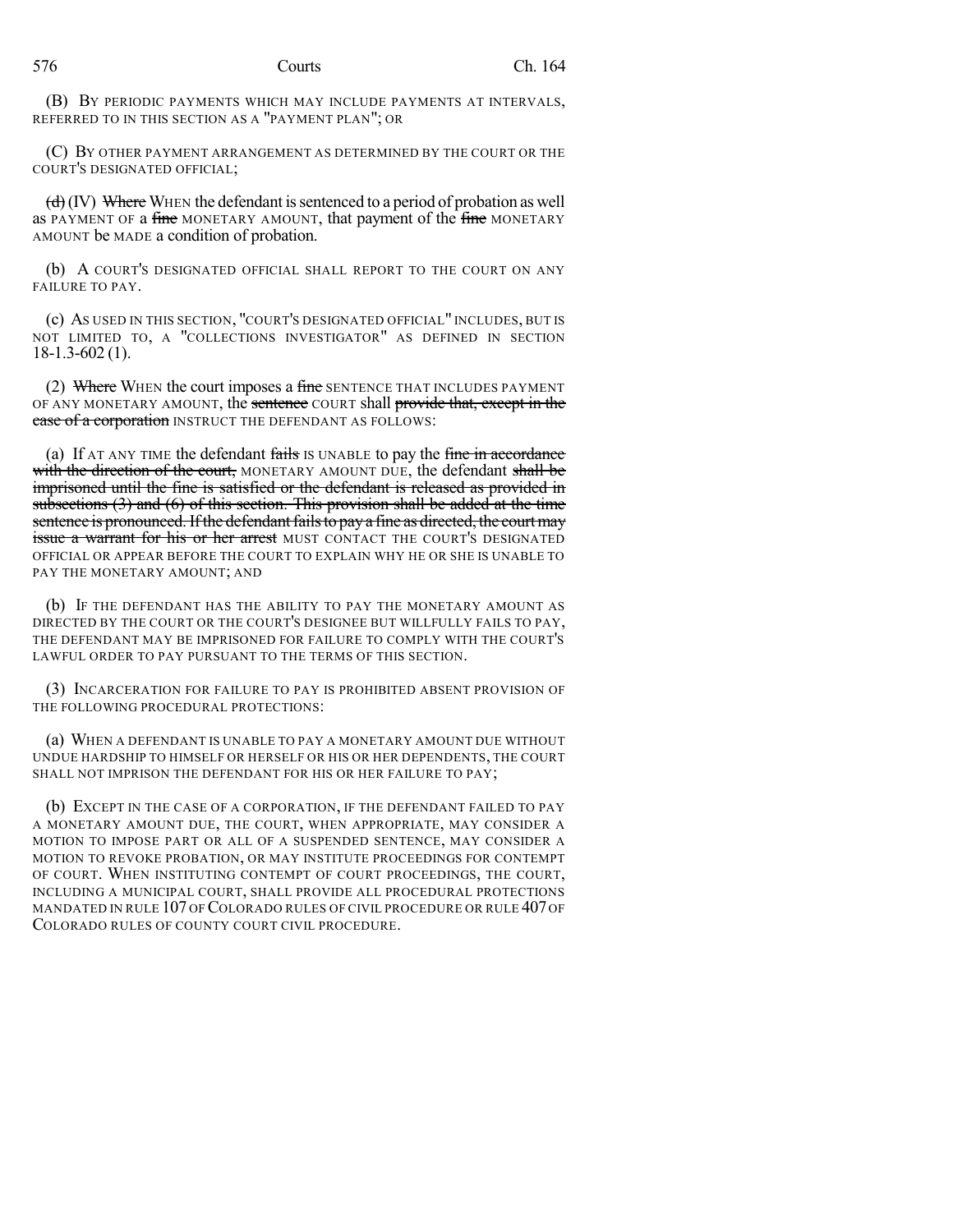(c) THE COURT SHALL NOT FIND THE DEFENDANT IN CONTEMPT OF COURT, NOR IMPOSE A SUSPENDED SENTENCE, NOR REVOKE PROBATION, NOR ORDER THE DEFENDANT TO JAIL FOR FAILURE TO PAY UNLESS THE COURT HAS MADE FINDINGS ON THE RECORD, AFTER PROVIDING NOTICE TO THE DEFENDANT AND A HEARING, THAT THE DEFENDANT HAS THE ABILITY TO COMPLY WITH THE COURT'S ORDER TO PAY A MONETARY AMOUNT DUE WITHOUT UNDUE HARDSHIP TO THE DEFENDANT OR THE DEFENDANT'S DEPENDENTS AND THAT THE DEFENDANT HAS NOT MADE A GOOD FAITH EFFORT TO COMPLY WITH THE ORDER. IF THE DEFENDANT FAILS TO APPEAR AT THE HEARING REFERENCED IN THIS PARAGRAPH (c) AFTER RECEIVING NOTICE, THE COURT MAY ISSUE A WARRANT FOR HIS OR HER ARREST FOR FAILURE TO APPEAR.IN NO EVENT SHALL THE COURT ISSUE A WARRANT FOR FAILURE TO PAY MONEY.

 $(3)$  (4) When the court directs that the defendant be imprisoned until the fine is satisfied, If the court finds a defendant in contempt of court for willful FAILURE TO PAY, THE COURT MAY DIRECT THAT THE DEFENDANT BE IMPRISONED UNTIL THE MONETARY PAYMENT ORDERED BY THE COURT IS MADE, BUT the court shall specify a maximum period of imprisonment subject to the following limits:

(a) Where WHEN the fine MONETARY AMOUNT was imposed for a felony, the period shall not exceed one year;

(b) Where WHEN the fine MONETARY AMOUNT was imposed for a misdemeanor, the period shall not exceed one-third of the maximum term of imprisonment authorized for the misdemeanor;

(c) Where WHEN the fine MONETARY AMOUNT was imposed for a petty offense, a traffic violation, or a violation of a municipal ordinance, any of which is punishable by a possible jail sentence, the period shall not exceed fifteen days;

 $(\epsilon.5)$  (d) There shall be no imprisonment in those cases where WHEN no imprisonment is provided for in the possible sentence; and

(d) (e) Where WHEN a sentence of imprisonment as well as  $AND$  a fine MONETARY AMOUNT was imposed, the aggregate of the period and the term of the sentence shall not exceed the maximum term of imprisonment authorized for the offense.

(4) Where the defendant is unable to pay a fine imposed by the court, the defendant may at any time apply to the court for resentence. If the court is satisfied that the defendant is unable to pay the fine, the court shall:

(a) Adjust the terms of payment; or

(b) Lower the amount of the fine; or

(c) Where the sentence consists of probation or imprisonment and a fine, revoke the portion of the sentence imposing the fine; or

(d) Revoke the entire sentence imposed and resentence the defendant. Upon a resentence, the court may impose any sentence it originally could have imposed; except that the amount of any fine imposed shall not be in excess of the amount the